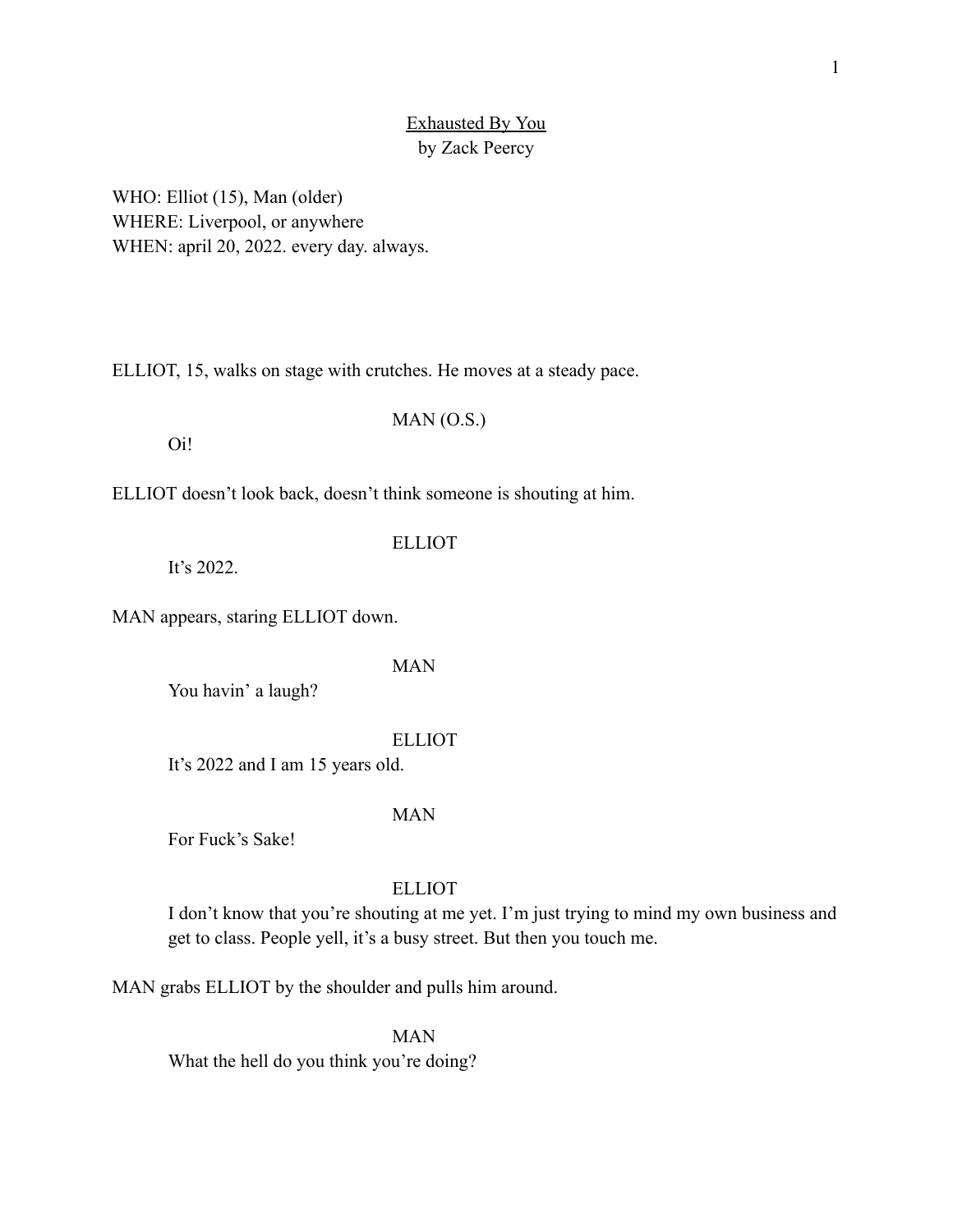### **ELLIOT**

It is 2022 and I'm 15 years old and you've just grabbed me. I feel the indent your fingers make in my shoulder; burning, firm. You glare at me. I don't understand. "What?" I say, "What?" because I don't understand. A burst of adrenaline.

# MAN

## ZHI DA TRINK FEH TRIM?

# **ELLIOT**

My brain won't process the words that you're saying, my whole body is tense. I won't remember the details of your face, but I'll always remember how I felt. I will feel this tension all through my class. I will feel it later tonight when I tell my mum what happened. I will feel it in bed when I think about you forty years from now.

ELLIOT turns and tries to walk away.

MAN grabs him by the shoulder and spins him around again.

# MAN

ESS TOROHI GALLEH.

# **ELLIOT**

It is 2031 and I'm 24 years old. I tell my flatmates about this like a joke because I've made it a joke. This is a joke. Nobody else thinks it's funny. I still have the crutches. My flatmates laugh at the joke about how our place is so small, I don't even get winded walking from one end to the other. They think that's funny. But when I tell them about you, about what you did, they ask if I'm serious and if I'm okay.

#### MAN

KLAG QUILKIN!

ELLIOT turns around again and gets a few steps away.

#### MAN

QUILKIN!!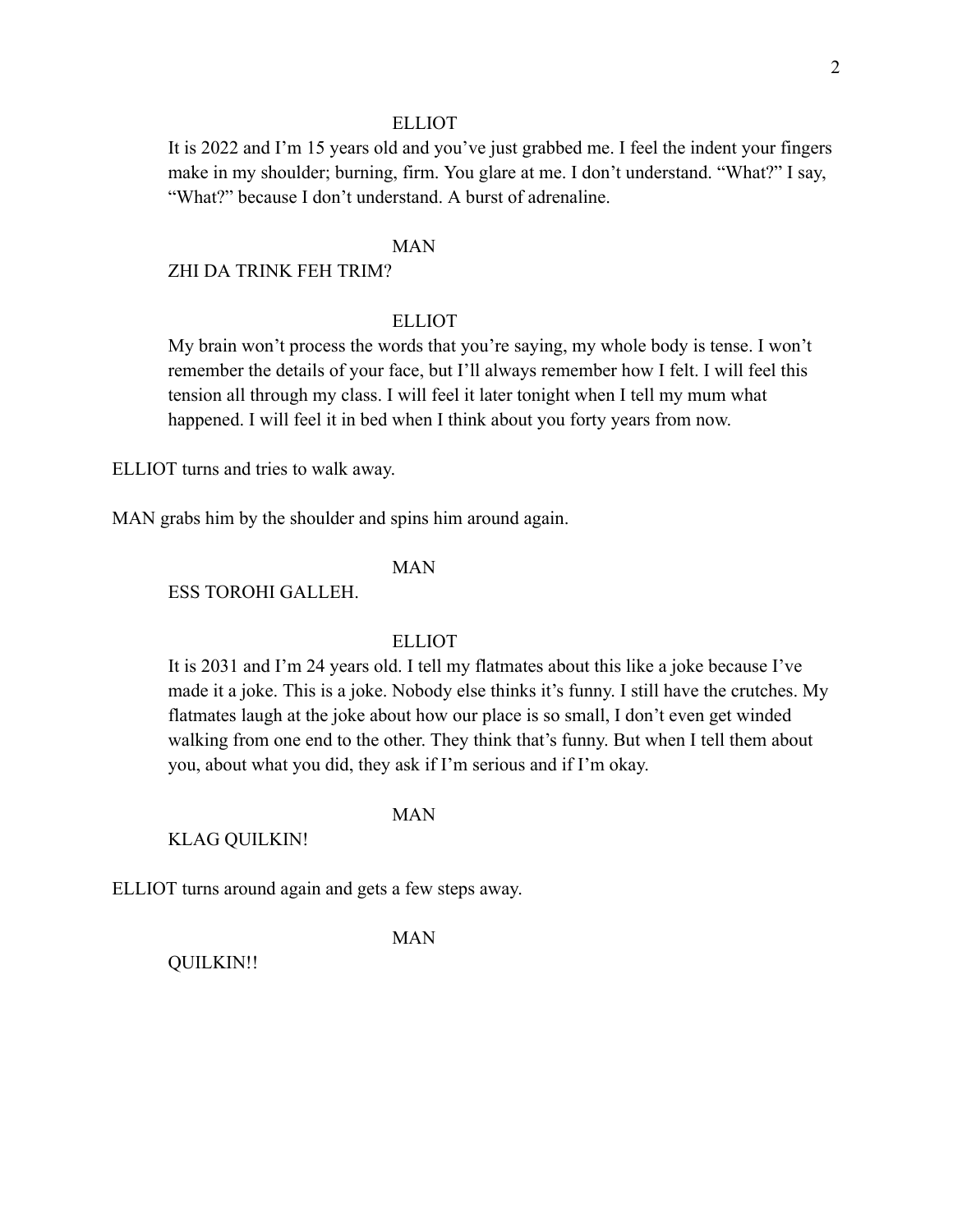## **ELLIOT**

It's 2022 and when I tell my mum what happens, she cries. It was her idea that I walk today instead of taking the taxi that the school provides.

It's 2031 and my mum doesn't ask about my M.E. anymore. Sometimes I feel her watching me on visits when I get up to use the toilet.

It's 2055 and my mum starts using a cane. We exchange tips and tricks once and then never speak of our mobility devices again.

MAN comes up and kicks the crutch out of ELLIOT'S hand.

The crutch floats in the air.

# **ELLIOT**

It is 2021 and I am 14 years old. The doctors diagnose me with Myalgic Encephalomyelitis. It's the latest in a long list of diagnoses. I am so tired. It is 2022 and I am disabled. Though, I don't call myself that. Yet. Family. Friends. Doctors. They've all, at some point, assumed I was exaggerating. Called me lazy. Out of shape. But you were the first stranger to accuse me of faking. You won't be the last. In 2025, a gym teacher tries to "build up my endurance" by having me run the track. I collapse.

In 2028, a university professor scolds my repeated tardiness. I fail.

In 2051, I am shamed by a parent in the park when she sees my partner carrying both of our children. We go to a different park.

The crutch clatters to the floor. ELLIOT slowly lowers himself to pick it up. He adjusts and keeps walking.

# MAN

## DOSSUR RUNLET ICK

MAN kicks the crutch again and again it floats in the air.

## ELLIOT

It is 2022 and I hate you.

It is 2031 and I make you a punchline.

It is 2035 and I hate you again.

It is 2048 and I forget about you.

It is 2062 and I am 55 years old. My partner sleeps next to me. My children have gone off to university. I am at peace. And you rush into my life again.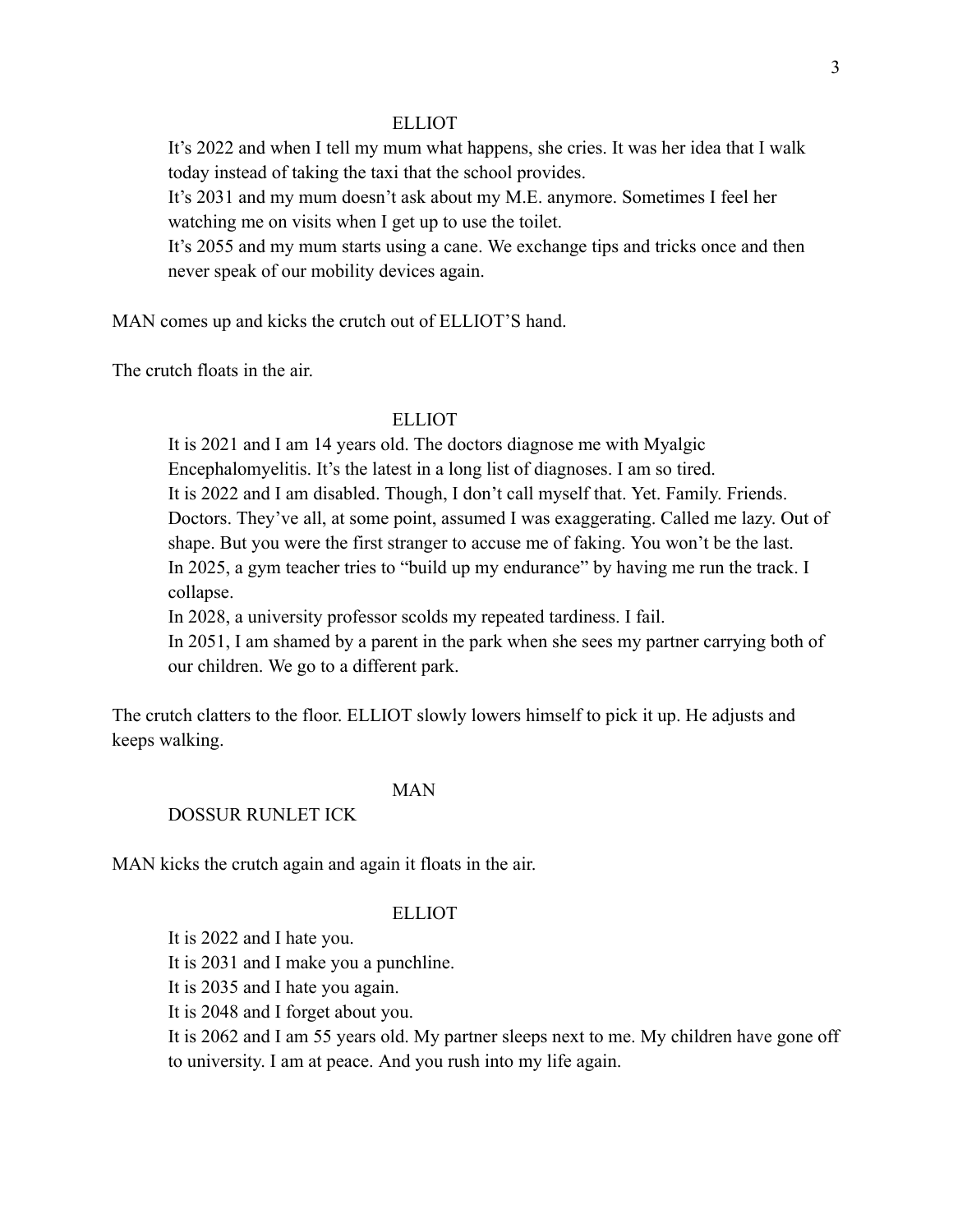My head doesn't flood with rage or pain. The tension you caused is a memory of a ghost. I'm just curious now. Curious about what you said, the one thing I remember you saying after kicking my crutch the second time.

The crutch clatters to the ground.

### MAN

I'm going to kill you! I'm going to murder you if I see you again!

ELLIOT stares at MAN, doesn't pick up the crutch yet.

# ELLIOT

I will never understand why you said that. From the moment you say it to the moment I die in 2097, I won't come up with a satisfying answer to why you said that to me.

MAN exits.

ELLIOT watches him go.

## ELLIOT

It is 2007. I am born. I take my first deep breath. My life will be full of wonder and joy and love and disappointment and fear and hope and excitement and sadness and beauty, so much beauty.

ELLIOT picks up the crutch, slowly.

### **ELLIOT**

And you will be part of it. You will be part of my life. And I will carry you. At times, you will exhaust me, but I will carry you. Because I am strong enough.

ELLIOT takes a deep breath. The lights rise with his inhale and begin to fade with his exhale.

He continues walking until he is off stage as the lights dim.

Once he is fully off…

BLACK OUT.